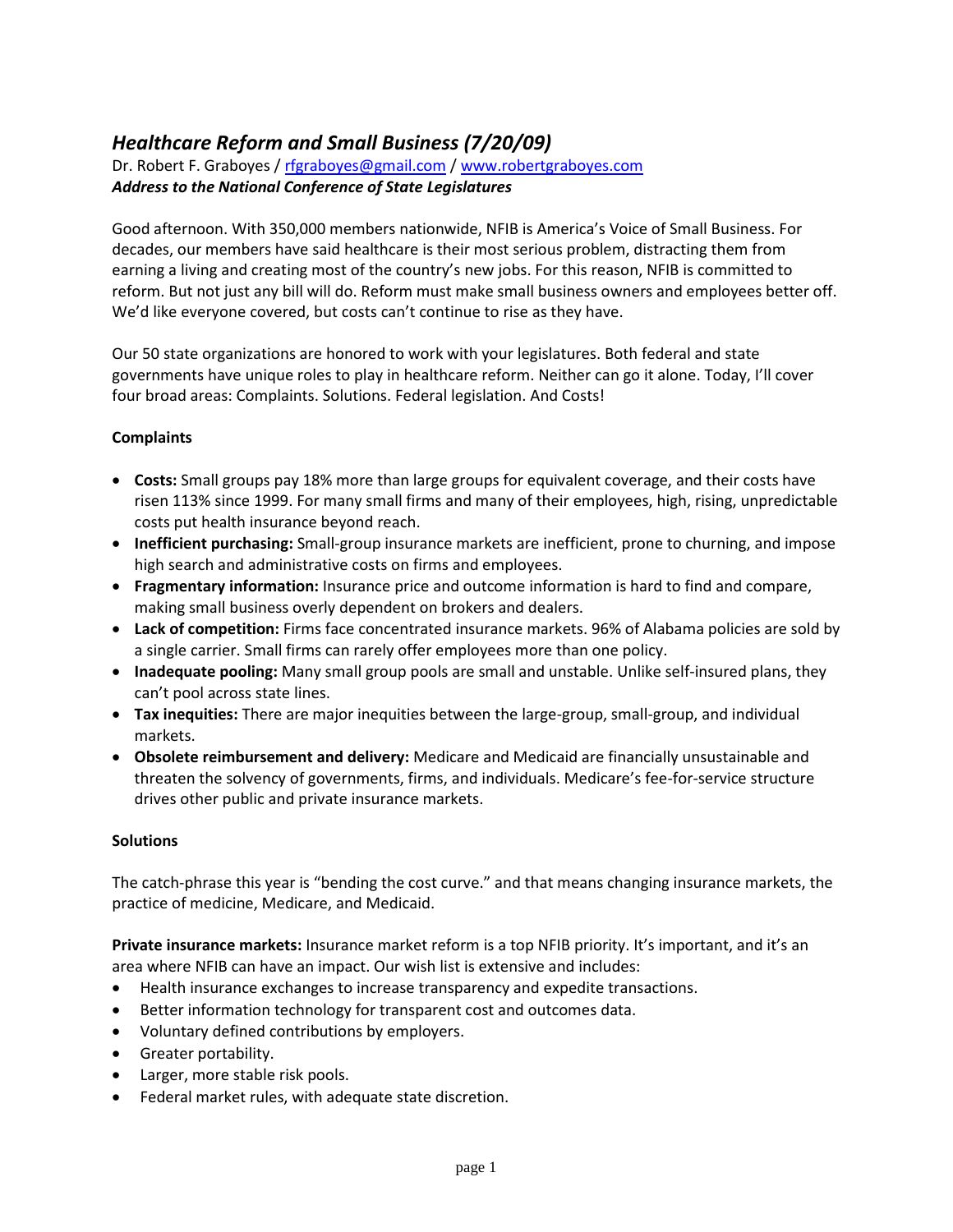- Guaranteed issue and renewal and ending excessive rating on health status.
- Reasonable definitions of minimum creditable coverage.
- Greater consumer involvement through HSAs and CDHPs.

**Practice of medicine:** NFIB spends most of its time on insurance market reform. But serious cost restraint also requires us to alter the underlying clinical costs. NFIB's views on clinical reform aren't as well-defined as those on insurance market reform, but we're interested in exploring the following:

- Better use of IT, including more transparent cost and outcomes data
- Comparative effectiveness applications, but not government micromanagement.
- Malpractice reform (Non-economic damage caps? Arbitration? Health courts? No-fault insurance? Safe harbors for self-reporting?)
- Greater leeway to substitute GPs for specialists and non-physicians for physicians.
- Increased capacity to coordinate care, as Mayo, Geisinger, and Kaiser do.
- Consumer-friendly venues like Minute Clinics
- Drug reimportation.
- Medical tourism (more capacity to reimburse, legal protections)

**Medicare:** Medicare offers a devastating warning about the risks of a public plan option.

- Medicare's antiquated reimbursement rules reward doctors for poking, prodding, and cutting, but not for getting patients healthy or keeping them that way.
- Some estimates place fraud at 12% of Medicare payments; Google "Medicare" and "fraud" together and you get 7,270,000 hits.
- In 1965, President Johnson predicted Medicare would cost \$500 million per year (\$3.5 billion in 2009 dollars). This year, Medicare will actually spend around \$500 billion – 143 times as large. Medicare's \$30 trillion long-term funding gap is on course to consume the entire federal budget by mid-century.

**Medicaid:** State legislatures understand better than anyone how urgently we must fix Medicaid's \$300 billion + in annual spending.

- To reform Medicaid, we have to reform Medicare.
- The federal-state revenue-sharing arrangement that rewards high spending and punishes frugality.
- Complex qualification requirements and enrollment procedures mean that 12 million Medicaideligible people go uninsured and, often, seek medical care in emergency rooms, hospitals, and other high-cost venues – and those in this room have to pick up the bill.

## **Federal Legislation**

So how are the bills shaping up in Washington? There are two overarching problems. So far, the bills don't do enough to bring costs down. And they do some really risky and expensive things to spread coverage around.

Everyone agrees with President Obama's view that the rapid rise in healthcare costs is "a threat to our economy" and a "ticking time bomb for the federal budget." Yet, most proposed legislation begins by asking "Where can we find an extra trillion or two to spend?"

**House Tri-Committee Bill:** NFIB opposes the House Tri-Committee Bill. There are many things wrong with it. It includes a public plan that would demolish private insurance markets. It centralizes both the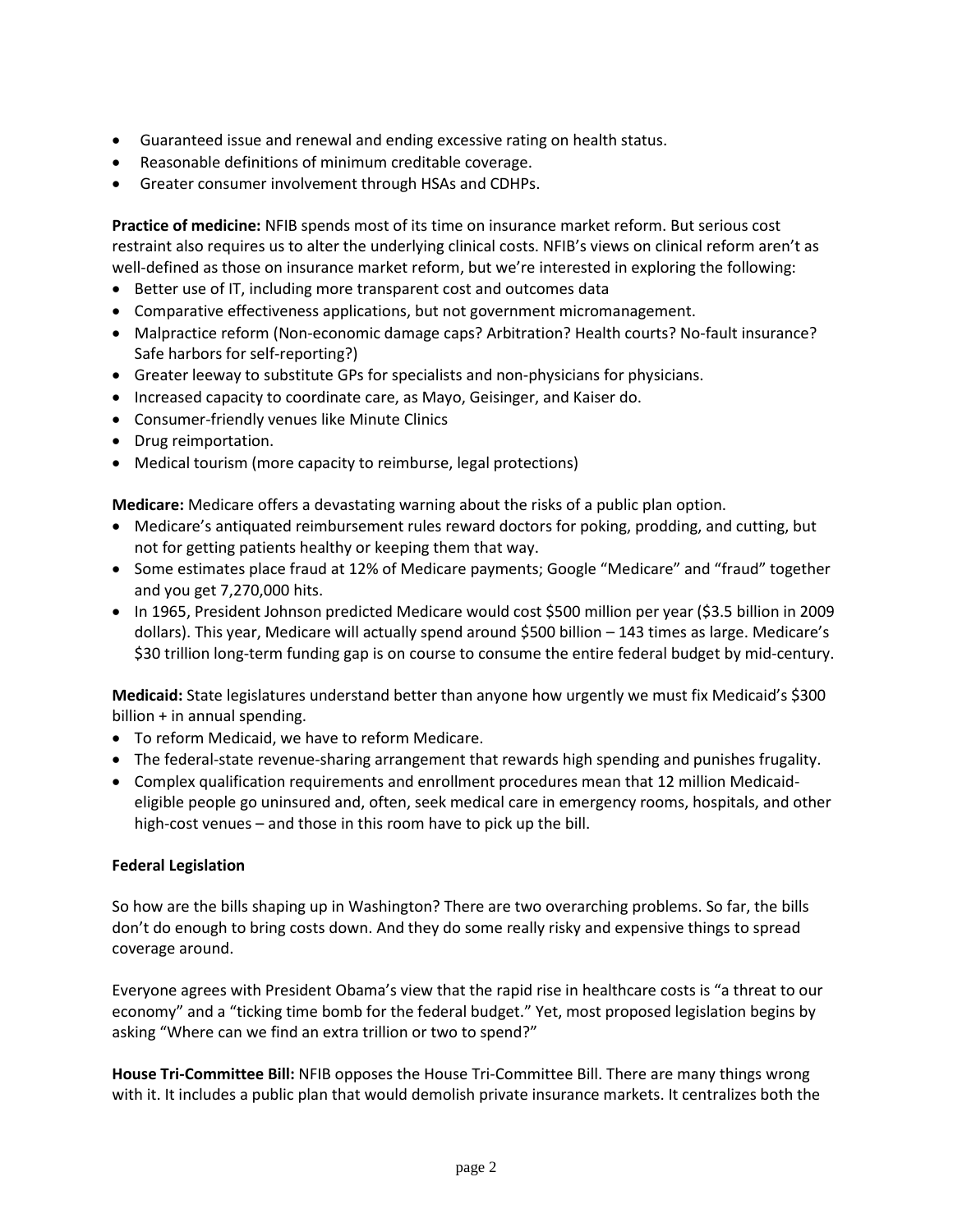business of insurance and the practice of medicine to an unacceptable degree. It extends subsidies and government programs to far too many people. But its biggest fault, and our greatest disappointment, is that it does not deal with costs.

For small business, the House Bill is deadly. An onerous pay-or-play requirement features an 8% payroll tax that would hobble the capacity of businesses to create and retain jobs. The biggest brunt would fall on low-income workers who would either lose their jobs or see their wages depressed. Payroll taxes are recipes for replacing full-time workers with part-timers, machines, and foreign outsourcing. A recent NFIB study examined the impact of employer mandates and estimated 1.6 million jobs lost over five years.

For minimum creditable coverage, the bill mimics a gold-plated Federal Employees' Plan. The Congressional Budget Office warned that little in the bill would contain long-term cost increases. It would, however, open up an immediate funding gap, and the House is considering a surtax on the "wealthiest Americans" to fill that gap. "Wealthiest Americans" is in quotes, because this tax relies on a spurious definition of who is wealthy. Seventy-five percent of small business owners report business earnings on their individual income taxes. These businesses reinvest lots of their after-tax portion back into their firms to expand markets, hire employees, build facilities and buy supplies. For many, the surtax would sap the firms' biggest funding source, choking business growth and job creation. This tax most severely damages those firms experiencing the greatest success and producing the most new jobs. This bill effectively tells them, "Slow down. Don't grow. Don't create so many jobs." Bad idea in good times; terrible idea in a deep recession. Even if an owner takes home very little and plows the lion's share into new jobs, this bill treats him as if he's the guy on the Monopoly board – cash flying out of tuxedo pockets.

**Senate Bills**: NFIB has been much more deeply involved in the process that produced the two major Senate bills. Senators Kennedy and Enzi involved NFIB deeply in the deliberations leading up the HELP Committee's bill, and Senators Baucus and Grassley did likewise in the Finance Committee process.

The HELP bill shares some of the negative aspects of the House Bill. It suffered a blow when CBO estimated a \$1 trillion funding gap to cover only one-third of the uninsured. A later score reduced the gap and increased estimated coverage, but this is still a bill with serious problems. Like the House Bill, the subsidies are excessive, there's a public plan, and minimum coverage imitates the federal employees' plan. Again, NFIB appreciates the input we were accorded, but we're less happy with the end result.

The Finance Committee bill is very much on the table. Some of its features trouble us, but it could become palatable to small business. There's no public plan. At least one version eliminates pay-or-play. We'll see where the process takes us over the next few weeks.

There are other bills. The Republicans have offered a more market-oriented substitute. Senators Wyden and Bennett have offered a bipartisan plan that essentially blows up the employer-sponsored insurance and starts over again.

**Costs!**